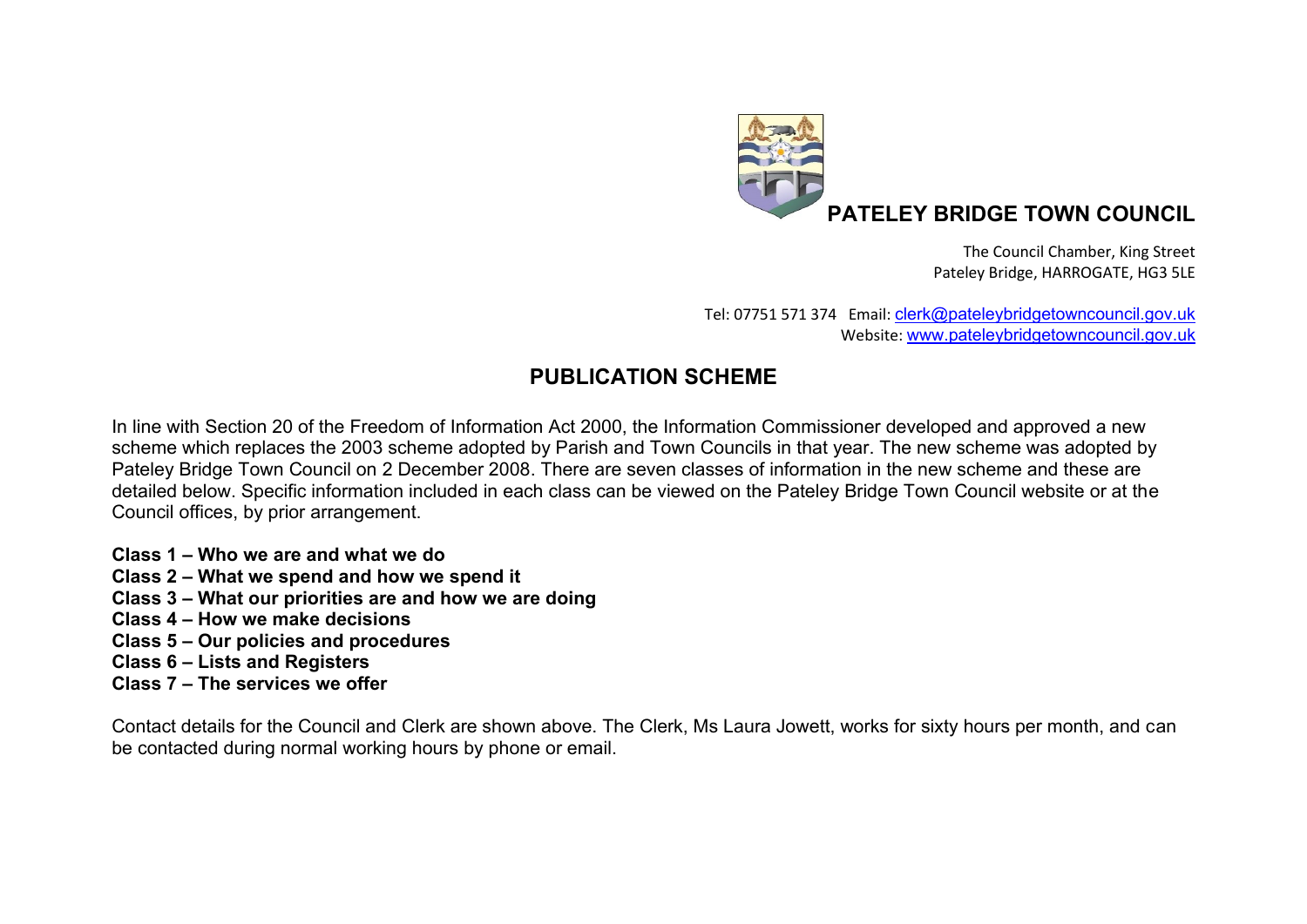| Information to be published                                                                                                                                                                    | How the information can be obtained                            | Cost      |
|------------------------------------------------------------------------------------------------------------------------------------------------------------------------------------------------|----------------------------------------------------------------|-----------|
| Class 1 - Who we are and what we do                                                                                                                                                            |                                                                |           |
| Who's who on the Council and its Committees                                                                                                                                                    | Website<br>Hard Copy (contact Clerk)                           | 10p/sheet |
| <b>Contact details for Town Clerk and Council</b><br>members                                                                                                                                   | Website                                                        |           |
| Class 2 - What we spend and how we spend it                                                                                                                                                    |                                                                |           |
| Annual return and report by auditor                                                                                                                                                            | <b>Website or Hard Copy</b>                                    | 10p/sheet |
| Finalised budget / Precept                                                                                                                                                                     | <b>Website or Hard Copy</b>                                    | 10p/sheet |
| <b>Financial Standing Orders and Regulations</b>                                                                                                                                               | <b>Website or Hard Copy</b>                                    | 10p/sheet |
| List of current contracts awarded and value of<br>contract                                                                                                                                     | <b>Hard Copy</b>                                               | 10p/sheet |
| Class 3 - What are our priorities are and how<br>we are doing<br><b>Annual Reports to Parish Assembly</b>                                                                                      | <b>Website or Hard Copy</b>                                    | 10p/sheet |
| Class 4 - How we make decisions<br>Calendar of meetings<br>Agenda / Minutes<br>Reports presented at Council Meetings<br>Responses to consultation papers<br>Responses to planning applications | <b>Website or Hard Copy</b><br>Minutes on website or Hard Copy | 10p/sheet |
| Class 5 - Our policies and procedures<br>Code of Conduct<br><b>Standing Orders</b><br><b>Committee Terms of Reference</b><br>Delegated authority to the Clerk<br><b>Policies</b>               | <b>Website or Hard Copy</b>                                    | 10p/sheet |